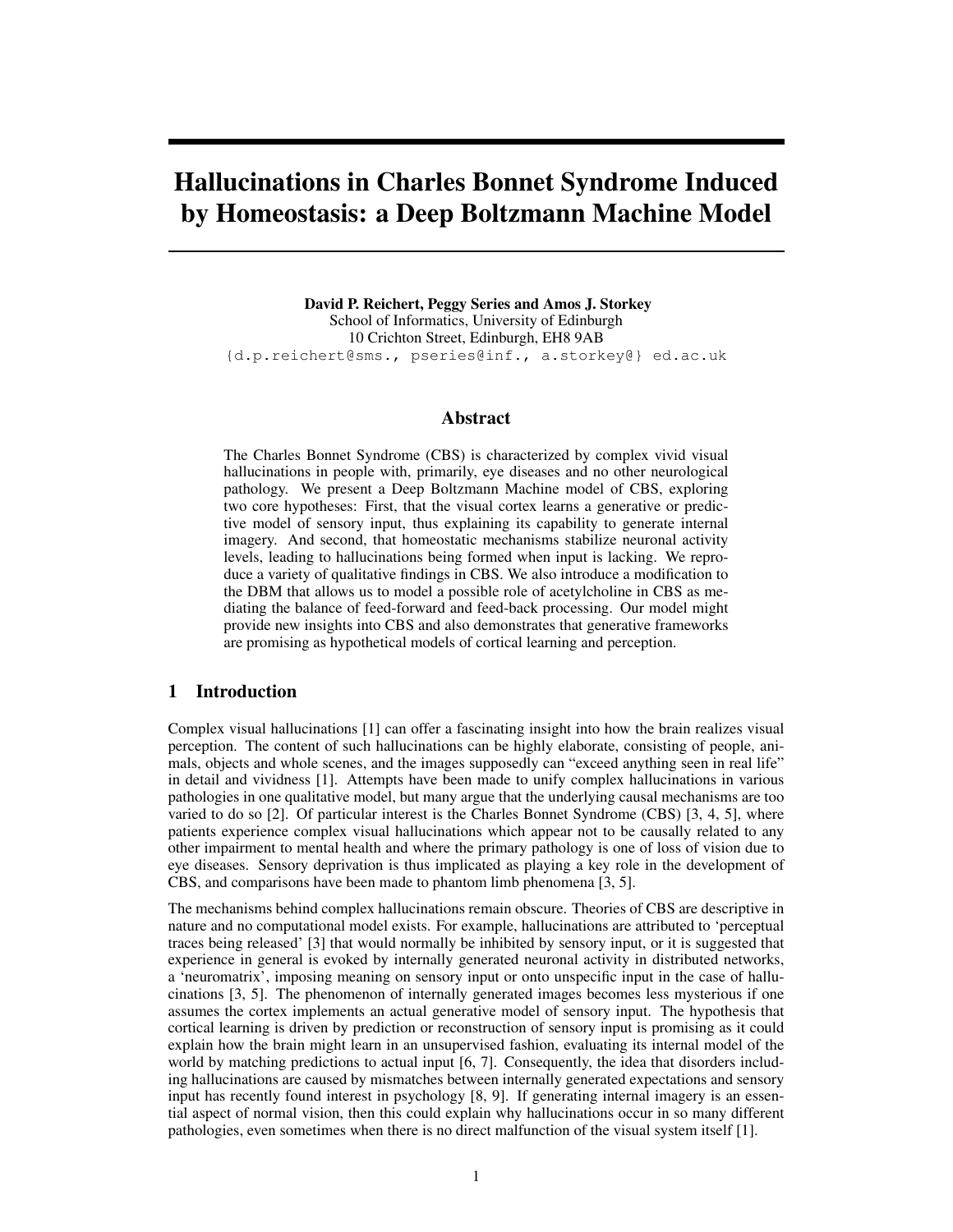One modeling framework that implements unsupervised generative learning in a neural architecture is the Deep Boltzmann Machine (DBM) [10]. DBMs have been developed in a machine learning context, but we argue that they could model aspects of cortical learning and perception as well. They are related to Hopfield networks, which have been used in the context of models of hallucinations before [11]. However, whereas the latter model some abstract memory system, DBMs (and the related Deep Belief Nets) learn hierarchical representations of data [7], thus capturing aspects of the visual cortex [12], the locus where visual hallucinations are ultimately realized [1, 13]. We aim to relate inference in a DBM to mechanisms of cortical perception.

We thus present a DBM model of the CBS, and propose a concrete mechanism that could lead to hallucinations being formed: homeostasis. There is strong experimental evidence that homeostatic processes serve to stabilize the activity level of neuronal populations through a variety of cellular and synaptic mechanisms [14]. Moreover, deafferentiated cortex becomes hyper-excitable, and it has been suggested before that this could be a result of homeostasis [15]. Hence, in CBS a lack of visual input could lead to intrinsic excitability changes of neurons setting in to restore original activity levels. In our model, we demonstrate how these changes could cause spontaneous 'complex' hallucinations to be formed even when sensory input is lacking. These hallucinations are complex in the sense that they involve learned, distributed representations of objects in (toy) images rather than, for example, corresponding to local structural features of topographically organized cortical areas, the latter being implicated in simpler hallucinations such as geometric patterns [16].

In Section 3, we first show that homeostasis can be beneficial in a DBM, enabling the model to recover correct internal representations from degraded input. Then we move on to hallucinations. The CBS is a complex phenomenon and differs considerably among patients, but we can qualitatively reproduce several aspects found in most or some cases: An initial latent period after loss of vision that is free of hallucinations; a localization of hallucinations to lesioned parts of the visual field (Section 3.1), potentially also explaining a tendency to see hallucinated objects too small for their surroundings; and, effects of cortical lesions and cortical suppression of activity (Section 3.2). Moreover, hallucinations in CBS tend to occur more often in states of drowsiness, implicating a role of cholinergic and serotonergic systems [1]. By introducing a modification to the DBM model, we can account for this by taking acetylcholine to modulate the bottom-up top-down balance of information flow (Section 4). Finally, we speculate on the potential of the DBM to model other pathologies and on the difference between hallucinations and mental imagery (Section 5).

## 2 Deep Boltzmann Machines

Boltzmann machines (BMs) [17] are closely related to Hopfield networks, which have been employed as models of hallucinations before (e.g. [18]). Both models consist of neural units x (here binary with value 1 or 0, on or off) connected with symmetric weights  $W$ . A unit's state is determined by a sigmoid activation function, and biases b control the excitability of each unit. The overall state of the network evolves according to an 'energy' function,  $E(\mathbf{x}) = -\mathbf{x}^T \mathbf{W} \mathbf{x} - \mathbf{b}^T \mathbf{x}$ , where minima in the energy landscape correspond to attractor states. A BM differs from a Hopfield net in two important points. First, a BM is stochastic in that the activation of a unit determines the probability for it to switch on:

$$
P(x_i = 1 | \mathbf{x}) = \sigma(\sum_j w_{ij} x_j + b_i) = \frac{1}{1 + \exp(-\sum_j w_{ij} x_j - b_i)}.
$$
 (1)

When the model is run by switching units on and off stochastically, it performs a random walk in the energy landscape. Asymptotically, any state x will be assumed with probability  $P(x) \propto$  $\exp(-E(x))$ . Hence, a BM can be understood as modeling the probability distribution of the data rather than just as a memory network, which is why these models are of interest in machine learning.

The second difference is the possible introduction of *hidden* units, separating x into visible units v and hidden units h. Whereas the former represent visible variables such as the pixels of an image, the latter represent latent variables that help to explain the image. Learning in a BM is then performed with the aim of forming hidden representations from which data can be generated/predicted/reconstructed. In modeling  $P(x)$  for any x, not just data seen in training, one goal is to learn latent representations that make it possible to generalize over novel data. Another goal is to learn representations which can then be utilized further, for example for classification or clustering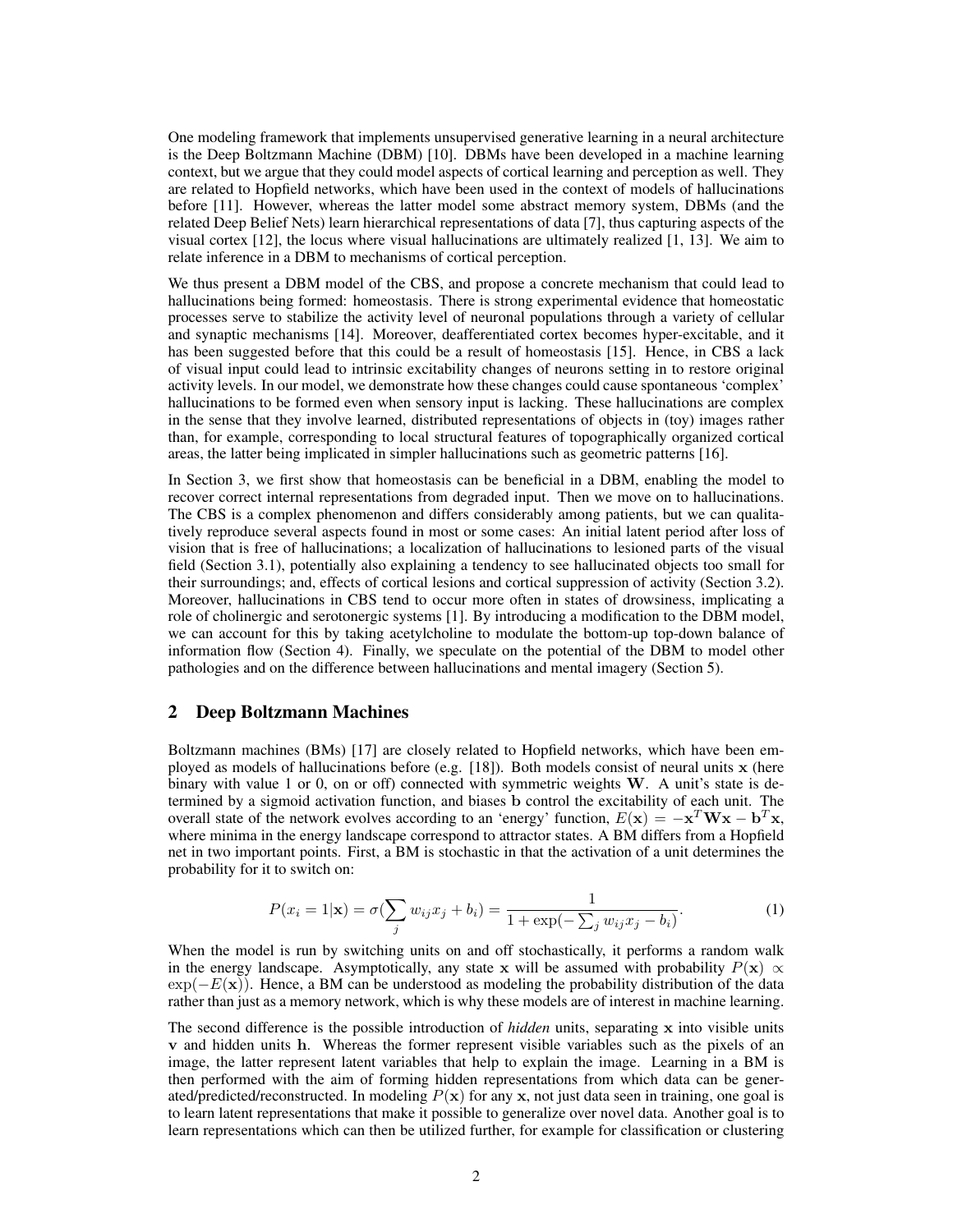

Figure 1: Example images from the data sets (blank set not shown).

- *(a)*: Training set.
- *(b):* Corrupted set.
- *(c)*: Noise set.
- *(d)*: Top half blank set.

[19]. The modeling context of a BM is thus rather different from that of a Hopfield network.

A Deep Boltzmann Machine (DBM) [10] is a BM with a special architecture (Figure 2a) consisting of a visible layer and several subsequent hidden layers stacked on top of each other. To simplify computations there are no lateral connections within any layer. When trained on a data set of images, each pair of adjacent layers is trained one at a time so that each layer learns to generate the activations of the layer below, using only biologically plausible local Hebbian (and anti-Hebbian) weight changes. See  $[10]$  for details.<sup>1</sup> Furthermore, to make a more concrete connection to the visual cortex, we impose a hierarchical receptive field structure on the model: Each layer's units are arranged topographically, and each unit's weights are restricted so that it receives inputs only from a square patch of units below. In detail, the model had 20x20 visible units corresponding to images with 20x20 pixels, and three hidden layers of 26x26 units each. Each unit in the first hidden layer received inputs from a 7x7 patch of visible units, whereas the higher layers received inputs from half (13x13) and all (26x26) of the units of the respective lower layer. The training data set used consisted of toy images (Figure 1a), containing individual shapes out of three categories (upwards triangles, downward triangles, squares) at random positions.

# 2.1 Sampling and decoding the internal state

To model perception, we clamp the visible units to an image and sample the hidden units, starting from the first hidden layer and proceeding to the topmost, then going downwards, and repeating this cycle. For each layer, all units can be sampled in parallel. Processing across the cortical hierarchy is suggested to be cyclic as well [20].

We are interested in the representations formed internally, in the hidden layers of the DBM, when visual input is fixed or lacking in the case of CBS. To decode the states of the hidden layers, we define a top-down projection to obtain a reconstructed image. Given the states  $x_k$  of the hidden layer k in question, the activations  $a_{k-1}$  of the layer below are computed taking only  $x_k$  into account, ignoring the states  $x_{k-2}$  further below.<sup>2</sup> This process is repeated down to the visibles, so that we obtain a reconstructed image which has been determined only from the states in layer  $k$  (using activations instead of samples to obtain less noisy images). Note that we perform the top-down projection only to inspect the internal states. For the actual inference procedure, all intermediate layers are always sampled properly taking both adjacent layers into account.<sup>3</sup> In this work, hidden states are always initialized to zero for each image and evaluated after 40 sampling cycles.

To evaluate the quality of an internal representation when a shape image is presented to the model, we compute the maximum value of the normalized cross-correlation of the projected reconstruction with that image. In the case of hallucinations, internal representations are matched against all three template shapes, taking the one that matches best as being represented and the corresponding crosscorrelation value as measure of the quality of the hallucination (Figure 2b).

# 2.2 Homeostasis in a DBM

Homeostatic mechanisms in the cortex are found to stabilize neuronal activity [14]. In our model, we assume that neurons have an individual preferred activation level that is attained as representations of inputs are learned. Hence, after the model has been trained we compute each unit's activation averaged over 40 sample cycles over all training images, taking this as the 'healthy' activation level

<sup>&</sup>lt;sup>1</sup>We used 1 step contrastive divergence for the greedy layer-wise training, which is an approximation to maximum likelihood gradient ascent learning, and performed no further training of the full DBM. The training set consisted of 60,000 images split into mini-batches of 100 and was iterated over through 30 epochs.

<sup>&</sup>lt;sup>2</sup>To compensate for the lack of bottom-up input in this case, the weights are doubled.

 $3$ For computing the projections we use the original biases, not affected by homeostasis.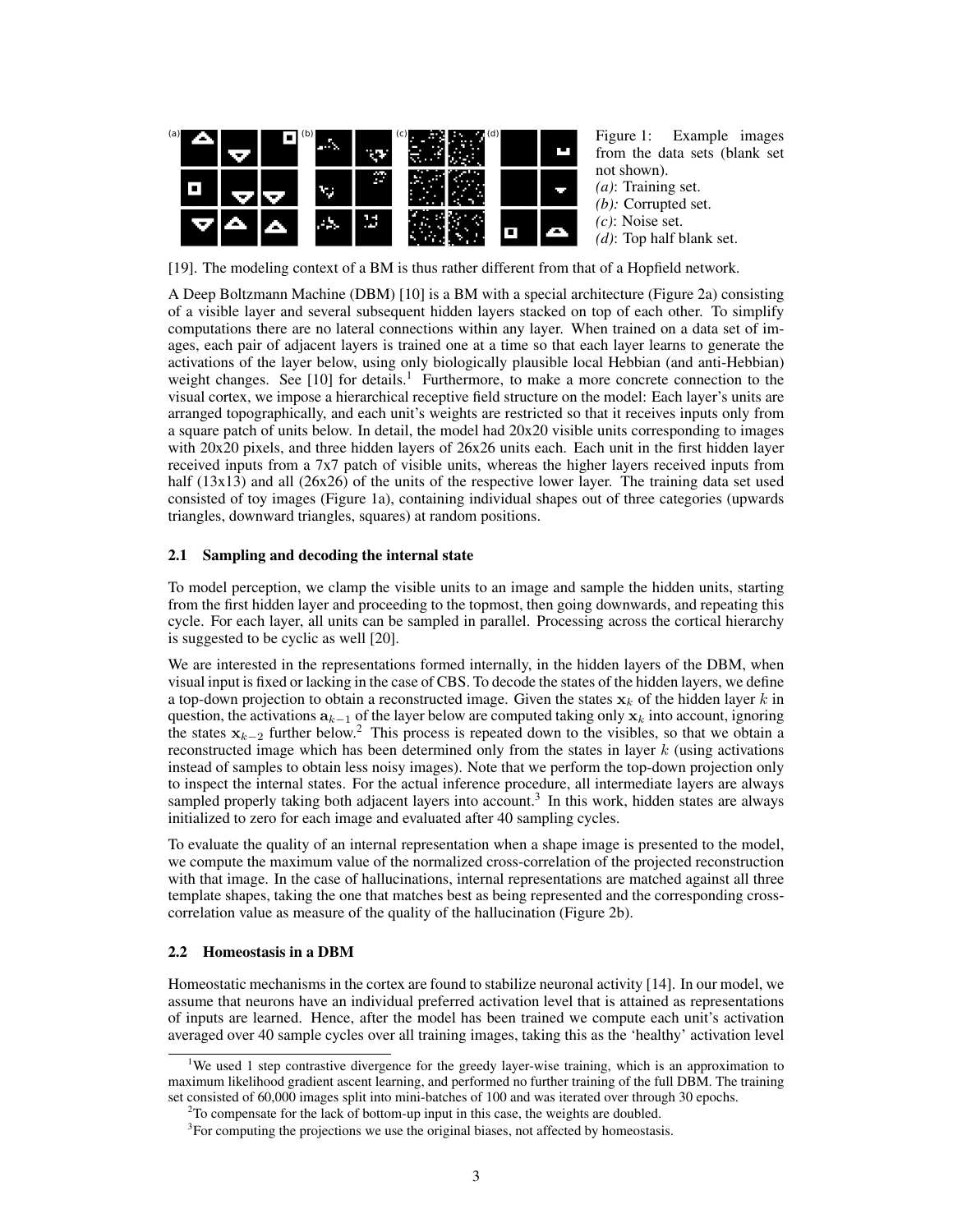

(a) Model setup, perception & emerging hallucinations.

(b) Hallucination qualities.

Figure 2: *(a) left-hand side*: Setup of the model and perception. With the visible units (dark) clamped to an image (bottom left), the hidden layer states assume representations of that image. Displayed are the decoded projections for each layer after ten recurrent cycles (left column). *(a) right-hand side*: After homeostatic regulation given empty images, hallucinations form spontaneously. Hallucinations are often stable after a few tens of recurrent cycles, but still fluctuate due to the stochastic nature of the DBM. They are slightly less well formed in lower layers, which require higher layer input to form stable shape perceptions. *(b)*: Examples of hallucinations of different qualities (computed from cross-correlations with templates). 1.0 is perfect match with template.

under normal sensory input. To simulate CBS, we then blank the visual input and let the model employ homeostatic regulation to recover healthy activation levels. The homeostatic mechanism is implemented in a straightforward way, adjusting only the biases (as in [12]) to model changes to intrinsic excitability of a neuron. Specifically, we present a mini-batch of 100 (corrupted or blank) images for 40 cycles each to compute each unit's new average activity  $a_i$ , and with the preferred activity  $p_i$  modify the unit's bias  $b_i$  according to<sup>4</sup>

$$
\Delta b_i = \eta (p_i - a_i),\tag{2}
$$

where  $\eta$  is rate of change parameter (set to 0.1, but the precise value was not found to matter). This was repeated for 1000 iterations, and  $\Delta b$  averaged over the population tended to zero before that as original activity levels were restored. We note that similar mechanisms have been employed in DBM-like models during training itself to enforce sparsity in the activations [12, 21], resulting in V1 and V2 like receptive fields being learned [12]. However such sparsity is not focus of this paper.

# 3 Hallucinations emerging due to homeostasis

First, we demonstrate that homeostasis can be a beneficial mechanism in a DBM. To this end, we present the trained model with heavily corrupted training images (Figure 1b) in which pixels where turned off with probability 0.65, emulating pre-cortical damage to the visual input. We then computed the reconstruction quality (Section 2.1) from the reconstructions projected from the top hidden layer states (after 40 cycles of sampling), and found it to be 0.46 on average. For comparison, average reconstruction quality on the uncorrupted training images was 0.98. The degradation of input was also reflected in changes in mean activities of the layers (Figure 3a). We then applied homeostasis as described in Section 2.2. As the excitability of the units was adjusted, mean activity levels for each hidden layer were gradually restored. At the same time, the reconstruction quality rose to about 0.9 (Figure 3a). Thus, a simple local activity stabilization can help alleviating damage to the system. Note that due to excitation and inhibition being mixed in the weights of a BM, a lack or degradation of input changes but not necessarily decreases activity. Homeostasis in a DBM thus restores activity levels in some cases by increasing and in some cases by attenuating neuronal excitability.

To model the CBS which is often triggered by profound retinal damage, we then repeated the homeostasis experiment with blank images. Now, any formation of internal representations could be regarded as hallucinations. The question was whether internal representations were stable and corresponded to 'objects' the model had learned, rather than random patterns. After all, the local changes of excitability and the permanent loss of visual input could have interfered with the dynamics of internal representations. As shown in Figure 3b, the activity levels of the hidden layers were restored

<sup>&</sup>lt;sup>4</sup>Equation 2 is minimizing the cross entropy in between  $p$  and  $a$  [21].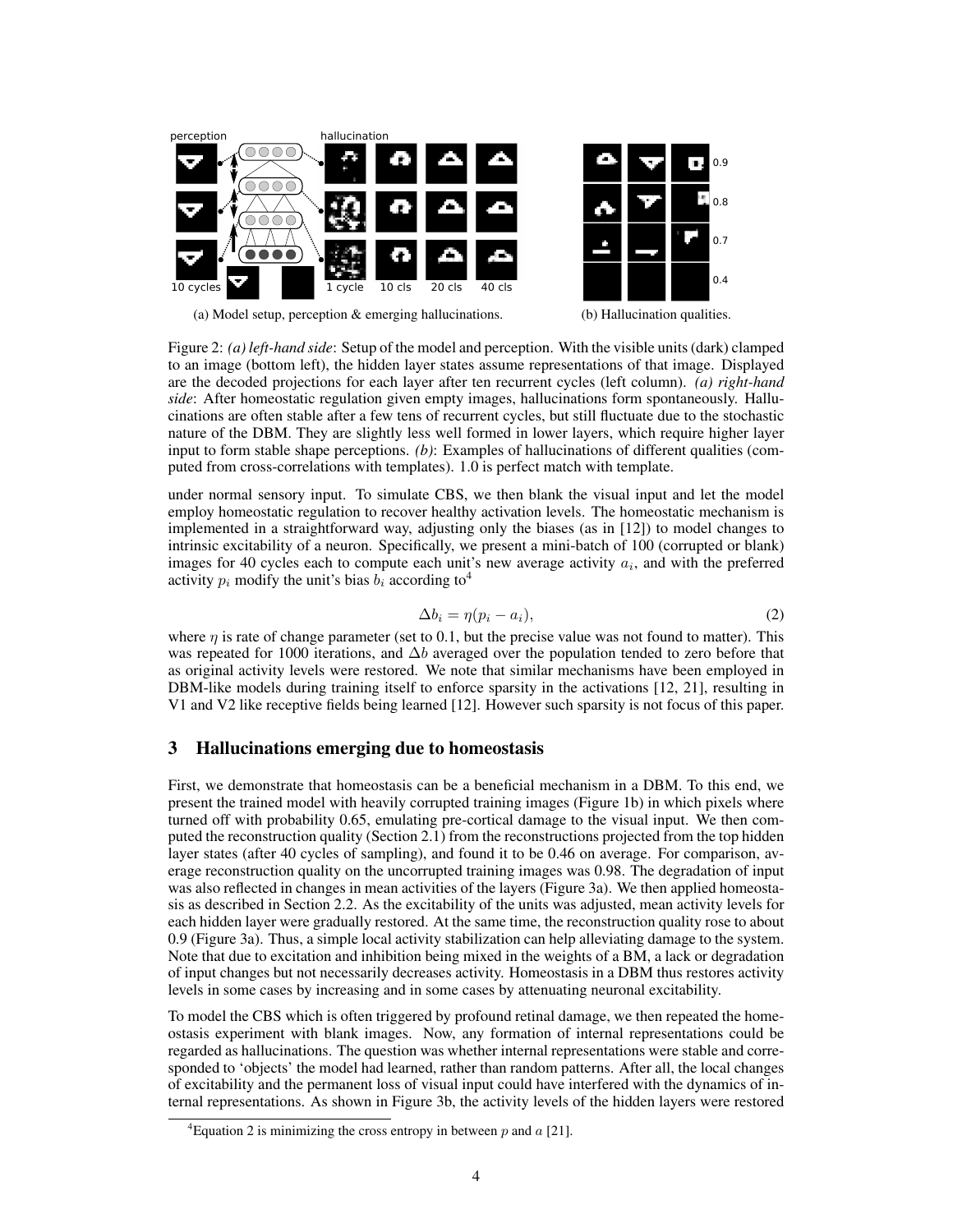

Figure 3: *(a)*: For corrupted images, homeostatic restoration of original activity levels (left figure, dashed lines) in the three hidden layers, and recovering reconstruction quality (right figure). *(b*): For blank images, restoration of activity (left) and qualities of emerging hallucinations (right). Each dot marks one hallucination, plotted for 25 trials out of 100 per iteration. Blue curve is average quality.

by homeostasis. To analyze the internal representations of the model, we computed the qualities of individual representations of the topmost hidden layer from the projected reconstructions (Figure 3b). Over an initial period, internal representations correspond to blank images even though activity levels gradually improve. At some point however, hallucinations emerge, and relatively soon can they reach high quality levels. At this point activities start to change more rapidly, hence hallucinations themselves contribute to the restoration of activity levels. These results are consistent with CBS: If loss of vision is abrupt, hallucinations emerge after an initial latent period lasting hours to days [5], which matches well the time scale on which homeostatic mechanisms take place [14].

Besides a peak of hallucination quality at 1.0, there are also numerous hallucinations of lower quality, which could be in line with CBS as there complex hallucinations are often mixed with simple, less sophisticated ones. Also, some of the lower quality hallucinations are of transitory nature (if run for 200 instead of 40 cycles, mean quality rose from 0.83 to 0.88). Still, in Section 4 we will present mechanisms that lead to more stable hallucinations.

We also repeated the experiment with images containing random noise instead of being blank (Figure 1c) to simulate a different type of visual impairment than total blindness. We found in this case that smaller overall bias shifts were necessary to restore original activity levels (not shown) and produce hallucinations (Figure 5a). This shows that the exact nature of visual impairment could have an impact on whether and when hallucinations are formed. Indeed, many CBS patients develop hallucinations as vision degrades, but stop hallucinating when vision is finally lost completely [5]. In our model, this could be explained when one assumes there is a limit to how much neuronal excitability can be adapted. Thus, as long as there is some input, even if it is unspecific noise, hallucinations can be formed, but losing the input completely might require too much of a bias shift. Another reason for the cessation of hallucinations over time could be input specific synaptic plasticity, i.e. learning. If we were to train the model on empty images, it would learn to generate those. Hence, homeostasis as a short-term stabilization mechanism could lead to hallucinations, but a long-term reorganization of the cortex to represent the novel input would cause them to cease.

#### 3.1 Localized hallucinations with localized lesions

Another property of the hallucinations was that the represented shapes were found to be distributed over the whole image and could be any of the three categories (Figure 4a). This is of relevance as complex hallucinations in CBS vary from episode to episode in a majority of patients [4]. Hence, it is important that the model can form a variety of internal representations of learned images instead of just converging to a few degenerate states.

Damage to the visual input leading to CBS can be restricted to parts of the visual field. Some studies [5] report that hallucinations tend to be localized to the blind regions. To test whether we could reproduce this, we repeated the homeostasis experiment with images from the training data set in which only the top half had been blanked out (Figure 1d), simulating a localized impairment of vision. As before, we found mean activities initially to be changed due to the degraded input and then be restored after homeostatic regulation. To test whether hallucinations would form at any location, we then tested the model on blank images. As shown in Figure 4b, the stable hallucinations were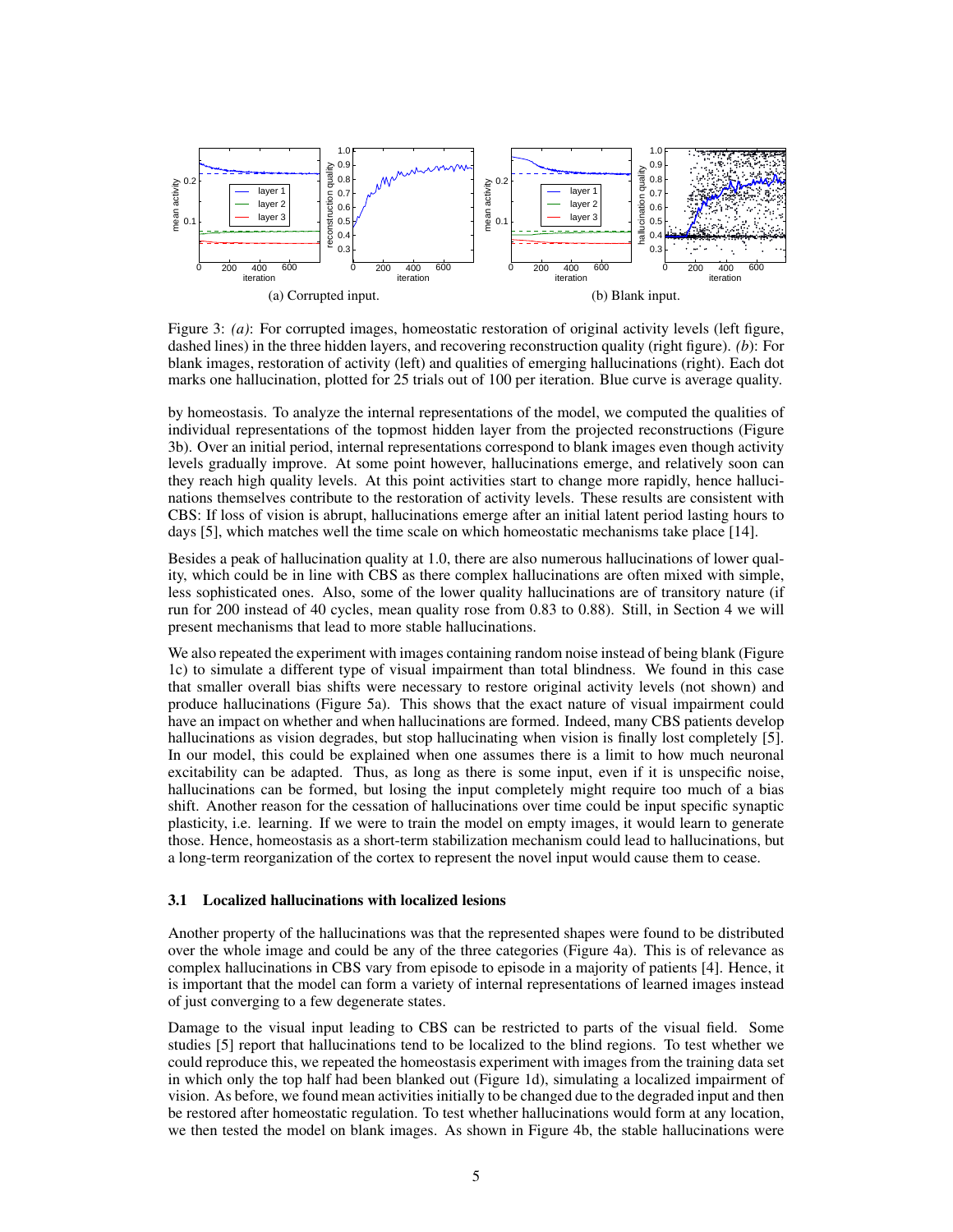

Figure 4: Localization (center of mass) of high quality (>0.95) hallucinations in projected images at the end of homeostatic regulation. Counts in thousands out of  $10<sup>5</sup>$  trials. *(a)*: Although local hotspots exist and squares are least likely to occur, overall hallucinations vary in type and location. *(b)*: When only the top half of visual input was blanked during homeostatic regulation, hallucinations emerged localized to the 'blind' half. *(c)*: When a region too narrow for triangles was blanked instead, hallucinations were almost always squares.

located in the top half of the visual field only, corresponding to the region of the 'lesion'. Excitability changes in the network are thus specific enough to have topographic properties.

This result lets us speculate on another phenomenon of CBS. In some cases, hallucinated objects are seen as too small for their surroundings ("Lilliputian")[5]. If hallucinations are constrained by a blind area of restricted size, and there is a tendency to see whole objects (rather than parts), then this would mean that hallucinated objects would have to be small simply to fit into the blind area, often too small to fit the real surroundings (e.g. a tiny hallucinated person in a real room). We can test this in our model: In the training data set, the square shape is less wide than the triangle shapes (Figure 1a). We repeated the last homeostasis experiment with the right half lesioned (9 pixels wide) instead of the top half, meaning that now only a (hallucinated) square would fit into the blind area. Indeed, we found that now, stable hallucinations are mostly squares by a large margin (Figure 4c), despite the fact that for fully blank images and for top lesioned images, squares were by far less common.<sup>5</sup> The network thus relied on hallucinations that fitted the blind region to restore its activity levels.

#### 3.2 Cortical damage and suppression

Damage to the visual system causing complex hallucinations can also be cortical, e.g. resulting from stroke. According to [1], such stroke damage needs to be located in earlier visual areas, whereas it is higher, associative areas that are argued to be both necessary and sufficient for complex hallucinations. The interpretation is thus that the lack of bottom-up input somehow 'releases' activity in higher areas. However, in [22] transcranial magnetic stimulation was applied to early cortical areas of a CBS patient in a way thought to suppress cortical excitability. This led to a cessation of hallucinations. The authors point out that this finding contradicts the release theory. Hence, if the initial loss of vision is caused by damage to early cortical areas, complex hallucinations can form over time. If on the other hand activation in early areas is suppressed when CBS symptoms have already been developed due to for example eye disease, hallucinations cease, at least temporarily.

We reproduced these findings. Taking the first hidden layer as representing an early cortical area, we repeat the homeostasis experiment with the hidden units in that layer clamped to activations as if they were receiving no input (instead of clamping the visibles to blank images), simulating a cortical lesion. Again we found stable hallucinations to emerge in the higher layers (not shown). Then, to simulate the temporary suppression experiment in [22], we take the original model that had homeostatic regulation applied with all hidden layers intact and developed hallucinations in the process, and clamp the first hidden layer to see whether that would interfere with already established hallucinations. We found that indeed, hallucinations ceased.

We note that due to the hierarchical receptive field structure in the model, the topmost hidden layer plays a special role, its units having the largest receptive fields. We find that a DBM trained without

<sup>5</sup> Square hallucinations were found to be least common after homeostasis over several model instances, although this bias did not exist in generations from the original models. This shows that the homeostasis induced model is not equivalent to the original one. While intriguing, we did not examine this effect further.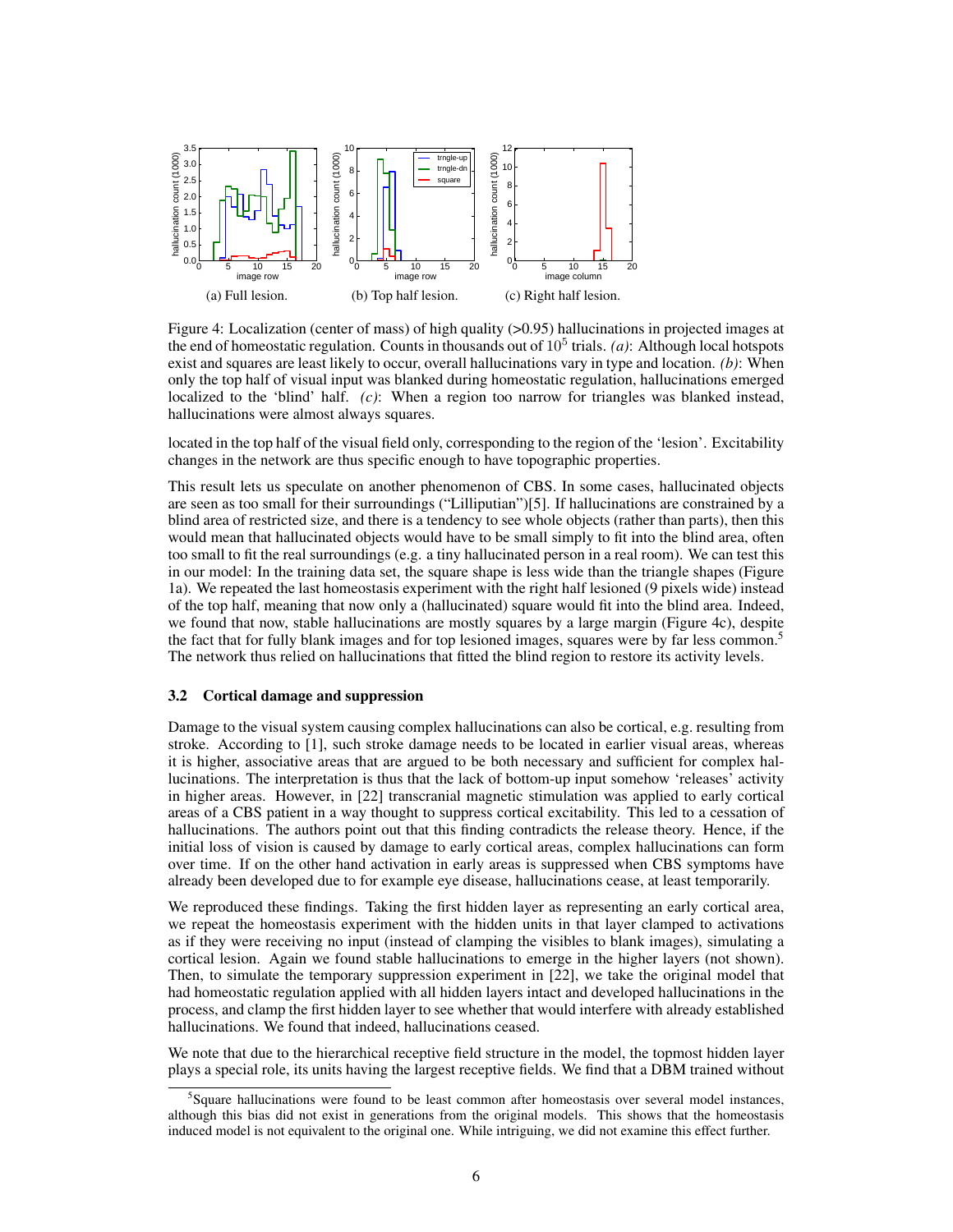

Figure 5: Comparison of hallucination emergence for blank vs. noise images *(a)* or various values of ACh balance factor  $\alpha$  *(b)*. Mean qualities are plotted against the total homeostatic adaptation, defined as the absolute change of biases averaged over all units. Both noise and low  $\alpha$  lower the amount of adaptation necessary to elicit hallucinations. Low  $\alpha$  also increases average hallucination quality.

the topmost layer failed to learn a generative model of the toy shapes. Thus, the top-most layer or pair of layers is necessary for generating complex hallucinations, as is the case with the higher associative visual areas (although processing in the cortical hierarchy is of course much more complicated than in our model). They are also sufficient in our model in so far as homeostasis did induce hallucinations as long as the first hidden layer was clamped at the outset. However, as the last experiment has shown, when hallucinations emerge due to activity changes in the *whole* system, then interfering even with a lower layer can disrupt their formation.

We also argue that this is not merely a matter of the higher layers lacking unspecific input from lower layers. When hallucinations are formed they evoke corresponding representations in all hidden layers, even the lower ones that by themselves cannot support stable shape representations (Figure 2b). Thus, this is a result of recurrent interaction with the higher layers, likely contributing to the stability of the overall internal state. Clamping the first hidden layer prevents such recurrent stabilization. A role of recurrent interactions for hallucinations is also suggested in [23].

## 4 A novel model of acetylcholine and its role in CBS

CBS hallucinations are more likely to occur in states of drowsiness [1, 5]. This suggests a role of cholinergic and serotonergic systems, which in turn are implicated in pathologies of complex hallucinations other than CBS as well [1]. There is experimental evidence that acetylcholine (ACh) acts specifically to emphasize sensory input over internally generated one, mediating "the switching of the cortical processing mode from an intracortical to an input-processing mode" [24]. Similarly, ACh has been modeled to modulate the interaction in between bottom-up and top-down processing [25], the former delivering sensory information, the latter prior expectations.

We present a new model of ACh in the DBM framework. We take the notion that ACh influences the balance of bottom-up and top-down one step further, suggesting that in the hierarchical cortex consisting of several processing stages, ACh could mediate this balance at any stage. In the DBM model, each (intermediate) hidden layer receives input from a layer below, conveying sensory information, and from a layer above that has learned to generate or predict the former layer's activity. We thus take ACh to set the balance in between feed-forward and feed-back flow of information. To this end, we introduce a balance factor  $\alpha \in [0, 1]$  so that an intermediate layer  $\mathbf{x}^{(k)}$  is sampled as

$$
P(x_i^{(k)} = 1 | \mathbf{x}^{(k-1)}, \mathbf{x}^{(k+1)}) = \sigma(\sum_j 2\alpha w_{ji}^{(k-1)} x_j^{(k-1)} + \sum_j 2(1-\alpha)w_{ij}^{(k+1)} x_j^{(k+1)}), \quad (3)
$$

given states  $\mathbf{x}^{(.)}$  and weights  $\mathbf{W}^{(.)}$  above and below (biases omitted for brevity). Hence,  $\alpha = 1$ equals maximal feed-forward flow of information, and  $\alpha = 0.5$  recovers the normal sampling mode.

We model the effect of drowsiness on hallucinations in CBS as follows: We assume that drowsiness is being reflected as a decrease in ACh, modeled as  $\alpha < 0.5$  in both intermediate hidden layers. As states of drowsiness are intermittent with periods of normal or increased vigilance (there is no pathology of these aspects in CBS per se), we assume that on average, ACh levels are still balanced. Hence, we repeat the original homeostasis experiment with bias shifts determined with  $\alpha = 0.5$ , but at regular intervals test the model with  $\alpha = 0.3$ , reflecting temporary phases of drowsiness.

Results are displayed in Figure 5b. We find that with decreased levels of ACh, not only is a much smaller homeostatic shift of excitability necessary to elicit hallucinations, but the average hallucination quality is also superior. For example, at a mean bias shift of 0.5, mean hallucination quality with  $\alpha = 0.3$  is already much higher than with  $\alpha = 0.5$  at maximal bias shift, whereas hallucinations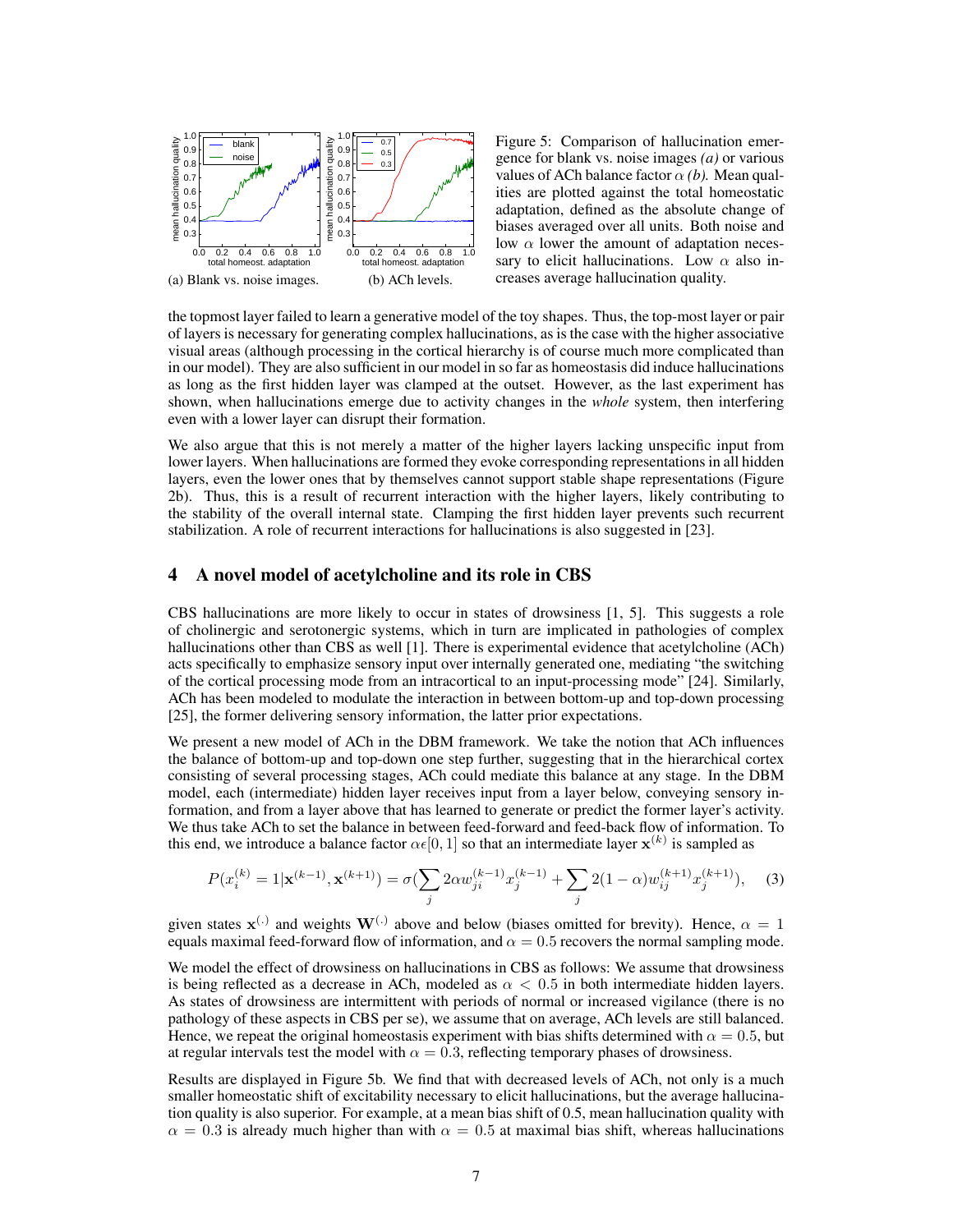at balanced ACh levels have not even emerged yet at this point. This would thus correspond to a situation where hallucinations would only occur during drowsiness. For comparison, we also did the tests with an increased ACh level of  $\alpha = 0.7$ . In that case, hallucinations never emerge over the course of the homeostatic process (the end of which is determined from activities computed with  $\alpha = 0.5$ ). In summary, we found that a temporary change in the balance of feed-forward and feedback flow of information can have a profound effect on the emergence of hallucinations, yielding a potential explanation for the role of drowsiness and ACh in CBS.

# 5 Discussion

We have reproduced a variety of findings related to CBS, and make two main predictions: First, interfering with cortical homeostatic mechanisms after the loss of vision should delay or prevent the development of hallucinations. Second, we suggest that acetylcholine could not only influence the balance of thalamic and intracortical inputs [24], but also the balance in between bottom-up and top-down at various stages of the cortical hierarchy. In CBS in particular, lack of acetylcholine at cortical sites should correlate with the emergence of hallucinations.

Neurological pathologies other than CBS have been studied before in neural networks [11]. In [18] schizophrenia is modeled with an approach akin to ours, with hallucinatory memories surfacing in a Hopfield net due to homeostatic mechanisms that compensate for input degradation. However, there the 'memories', supposedly residing in prefrontal cortex, are accounted for much more abstractly, consisting of hard-coded random patterns. In our model, these unspecified memories can be understood as learned latent representations in a hierarchical generative model of visual input. The explicit image-based representations made it possible to investigate localized degradation of visual input, and the hierarchical nature of the DBM allowed us to examine lesions and suppression within the cortex, and to model acetylcholine as mediating the feed-forward/feed-back balance of information flow. Moreover, the present work needs to be seen not just in the context of models of specifically mental dysfunction, but also in the context of models attempting to capture general principles of learning and perception in the visual cortex. Here, generative models of unsupervised learning are promising as they can naturally account for the formation of internal imagery in health and disease. We emphasize that the key aspect of a model of visual hallucinations is not that it generates images, but that it spontaneously generates rich *internal representations* of images.

We only have used toy data. As current machine learning work sees DBMs applied to more and more complex problems, more powerful demonstrations of complex hallucinations should be possible in the future. Also, other hallucinatory pathologies could be explored, such as schizophrenia. One neurological abnormality implicated in the latter is a potential disconnection of different cortical regions [26]. In the DBM, this could be modeled by decoupling different parts of the architecture, and incorporating other sensory hierarchies to account for the fact that visual hallucinations in schizophrenia tend to come with auditory hallucinations, suggesting system wide interactions.

Another interesting issue is the nature of (non-hallucinatory) mental imagery. Why is the perceptual quality of mental imagery so less salient than that of vivid hallucinations? We suggest that for mental imagery, representations are merely realized in higher areas that code for objects more abstractly, whereas for vivid hallucinations they are realized throughout the whole system [13], and hence are richer in information content. In the cortex, mechanisms such as in-built translation invariance (complex cell pooling) likely lead to some information not being represented in higher areas, something not explicitly accounted for in our model. In that context it is thus very interesting to see recent attempts [7, 27] at implementing biologically related mechanisms (such as lateral interactions) in DBM-like models that could invert this information loss when generating images: The idea is that higher layers only *seed* images in an approximate fashion, and lower areas sort out the details, by aligning edges and so forth. Then, lower areas really would be needed to realize all information entailed in rich perception, thus explaining the perceptual difference in between high level mental imagery and system wide vivid visual hallucinations.

## Acknowledgments

We would like to thank Nicolas Heess for helpful comments, Geoff Hinton for input on the mechanism underlying the ACh model (cf. [28]), and the EPSRC, MRC and BBSRC for funding.